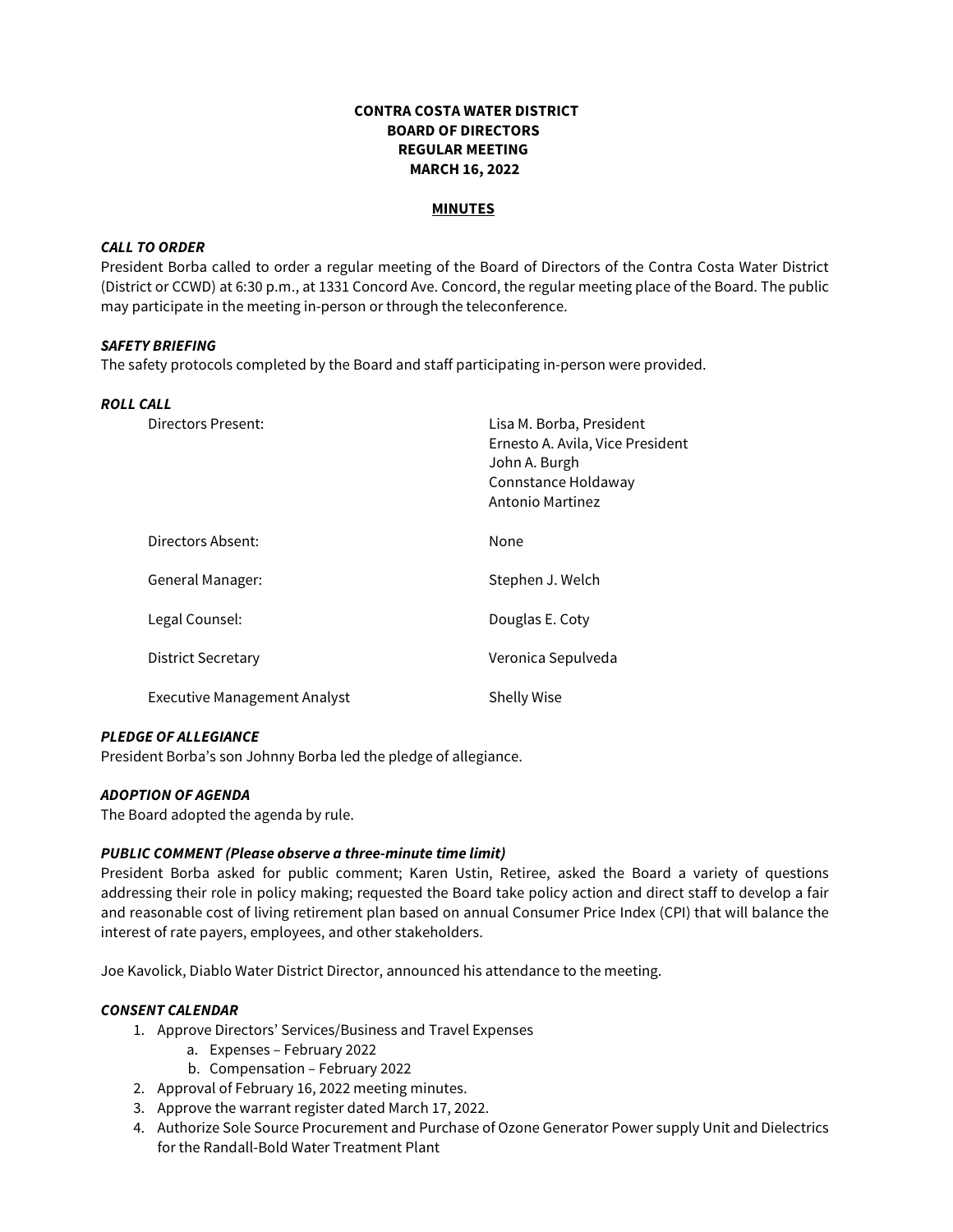- a. Adopt Resolution No. 22-010 making findings and authorizing sole source procurement of ozone generator components and other project-related equipment; and
- b. Authorize a purchase agreement with Suez Treatment Solutions, Inc., for ozone generator components for a total amount not to exceed \$415,962.
- 5. Authorize an increase in purchase order authority for valve actuator products and services with MRC Global in the amount of \$50,000, for a new amount not to exceed \$150,000.

President Borba asked the Board if any item should be removed from the Consent Calendar for separate consideration. There were no items removed. There were no Board or public comments.

*MOTION***:** Holdaway/Burgh to approve Consent Calendar. The motion was approved by roll-call vote (Ayes: Avila, Borba, Burgh, Holdaway, Martinez; Noes: None; Abstain: None; Absent: None).

# *ACTION*

6. Authorize execution of an agreement with DCSE Inc. to complete prioritized Geographic Information System Site Map Updates for a total amount not to exceed \$345,000.

Engineering Design Division Manager, Peter Stabb provided background information on the Geographic Information System (GIS) program and an overview of the 2019 GIS Master Plan completed projects. The three priority projects were to add untreated water facility records to the GIS, digitize and index land records, and complete site map updates through a pilot project. Pine Hollow Pump Station was the chosen pilot site and staff was successful in updating the GIS for streamlined access. Due to limited District in-house resources, it is recommended to use consultant services to provide site map updates for 20 priority sites through FY24. Through a competitive Request for Proposal (RFP) process, DSCE Inc. was identified as the most qualified and lowest cost.

President Borba asked for Board and public comments; there were none.

President Borba asked for clarification regarding the scope of work the total amount would cover. Assistant General Manager – Engineering and Operations, Rachel Murphy responded the requested agreement authority addresses the total scope of work through FY24.

*MOTION:* Avila/Martinez to authorize execution of an agreement with DCSE Inc. to complete prioritized Geographic Information System Site Map Updates for a total amount not to exceed \$345,000. The motion was approved by roll-call vote (Ayes: Avila, Borba, Burgh, Holdaway, Martinez; Noes: None; Abstain: None; Absent: None).

7. Approve the revised terms and conditions of employment with the Confidential Unit employees, for the term through October 2, 2022 and thereafter.

General Manager Welch provided an overview of the proposed benefits, which are in line with the other employee bargaining unit benefit packages. The addition of these benefits will cost the District approximately \$3,000 per year. Revisions for equivalent benefits to the Board of Directors and Management Team contracts will be brought to the Board at a future meeting.

President Borba asked for Board comments; there were none. President Borba asked for public comments; Mr. Kavolick asked if the fiscal impact provided was per employee or annual. General Manager Welch responded the total amount was annual.

*MOTION***:** Holdaway/Martinez to approve the revised terms and conditions of employment with the Confidential Unit employees, for the term through October 2, 2022 and thereafter. The motion was approved by roll-call vote (Ayes: Avila, Borba, Burgh, Holdaway, Martinez; Noes: None; Abstain: None; Absent: None).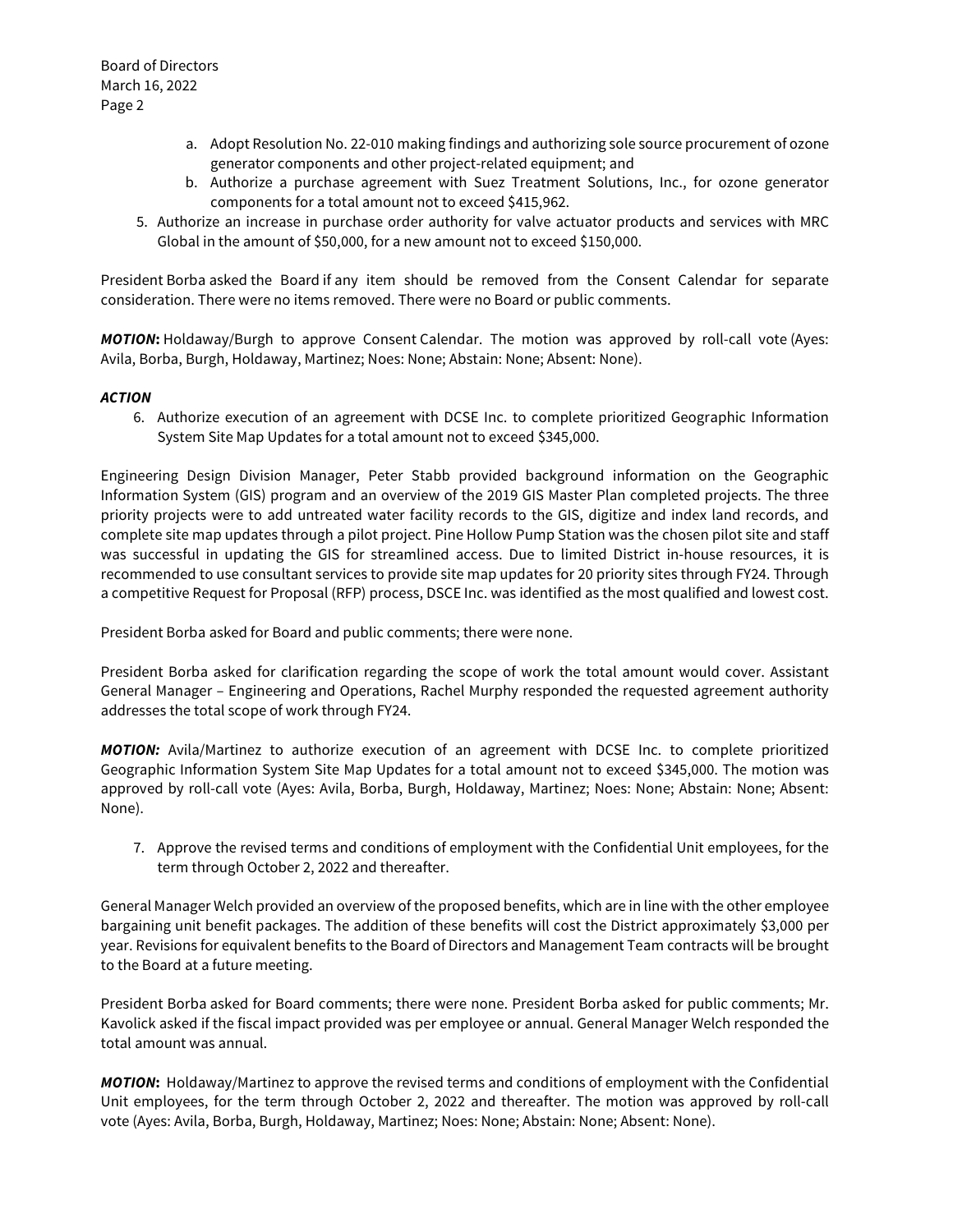- 8. Approve Voting Area Map "Green Establishing New Election Division Boundaries
	- a. Conduct a public hearing; and
	- b. Adopt Resolution No. 22-011 establishing the District's voting area "Green" proposed final map as the new election division boundaries based on the 2020 Decennial Census results.

President Borba opened the public hearing at 6:54 p.m. Demographer Michael Wagaman from Wagaman Strategies provided a brief overview of the adjustments made to the Green division map based on the input from the previous Board meeting.

Director Martinez inquired about moving the District boundary line between District 1 and 4 to follow East Leland road. Mr. Wagaman explained moving the boundary line would add population to Division 4, while maintaining an acceptable deviation.

Vice President Avila recommended adding demographics of each division in the staff report. Mr. Wagaman responded if changes are made, the new demographic information will be included for final review.

President Borba asked for public comments; there were none. The public hearing was closed at 7:06 p.m.

Director Holdaway suggested approving the map as presented and spoke against adding more population to Division 4.

Director Martinez asked if staff received any comments on the division maps from the public; there were no comments submitted to staff.

President Borba suggested approving the proposed final map, due to all the divisions being well represented.

*MOTION***:** Avila/Martinez to adopt Resolution No. 22-011 establishing the District's voting area "Green" proposed final map as the new election division boundaries based on the 2020 Decennial Census results. The motion was approved by roll-call vote (Ayes: Avila, Borba, Burgh, Holdaway, Martinez; Noes: None; Abstain: None; Absent: None).

9. Receive legislative update and adopted recommended positions on AB1193-*Watch*, AB 2142-*Support,* AB 2157-*Watch*, AB 2536-*Watch*, AB 2639-*Watch,* SB 1157-*Watch*, and STREAM Act-*Support.*

Director of Public Affairs, Jennifer Allen provided an overview of the legislative schedule and announced the District's Lobby Day is scheduled on March 30; it is expected to be held virtually, but more information will be provided to the Board once available. An overview of the State budget issues was provided, and the Board will receive an update on the revised State budget once it is released by Governor Newsom.

Staff identified 86 bills of interest to the District; the main bills for the Board to review include AB1193, AB2142, AB2157, AB2536, AB2639, SB 1157, and STREAM Act. Key information and the proposed position the Board should take was provided for each bill.

President Borba asked for Board comments; Vice President Avila expressed frustration toward AB2157 and SB1157 for not considering conservation based on region size; stated a generic standard does not provide equity among each agency.

President Borba asked for public comments; there were none.

*MOTION***:** Martinez/Burgh to adopt the recommended positions on AB1193, AB2142, AB2157, AB2536, AB2639, SB 1157, and STREAM Act. The motion was approved by roll-call vote (Ayes: Avila, Borba, Burgh, Holdaway, Martinez; Noes: None; Abstain: None; Absent: None).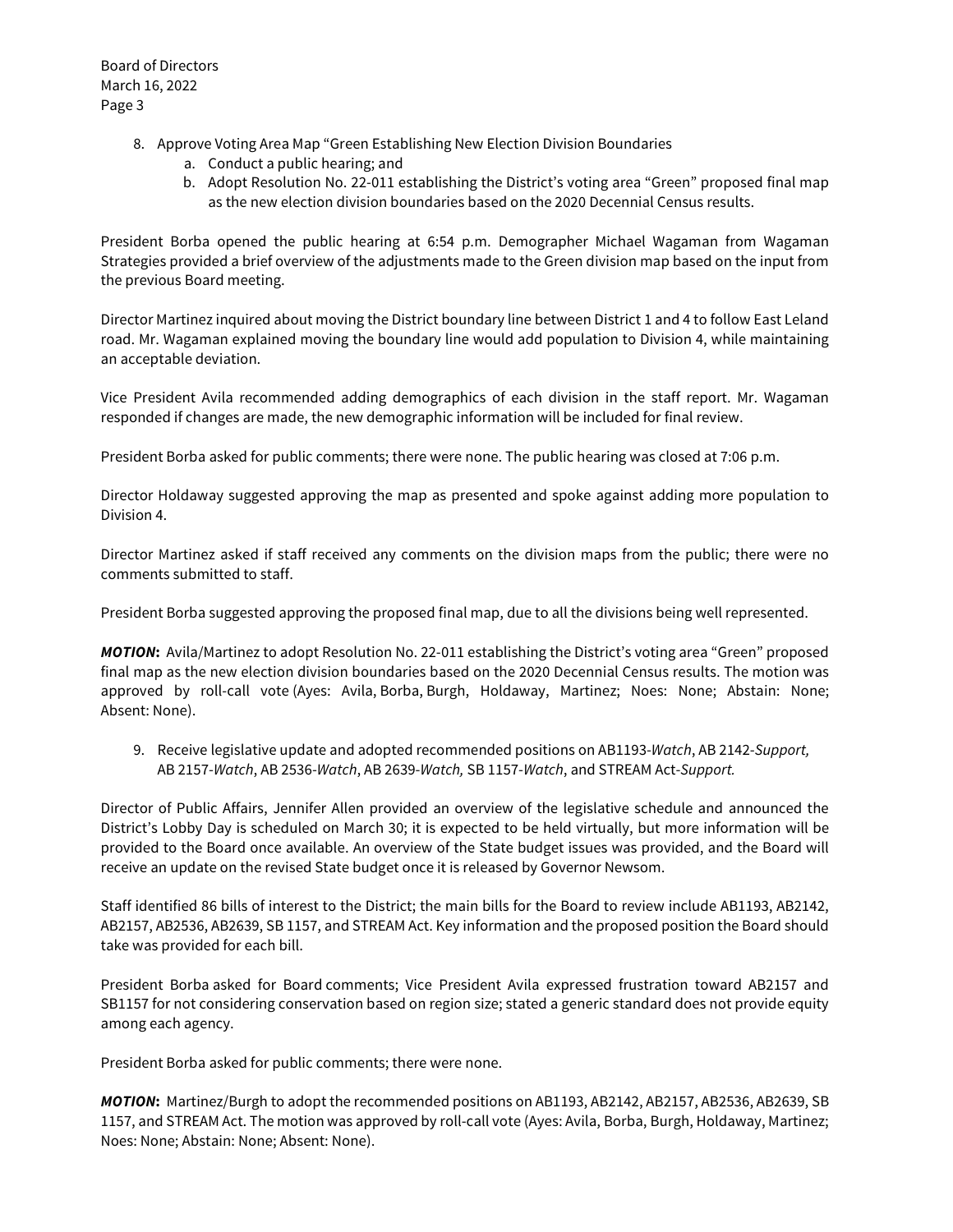Board of Directors March 16, 2022 Page 4

## *REPORTS FOR DISCUSSION*

10. Schedule Future Meeting Dates and Times

President Borba asked for Board comments; there were none.

## *REPORTS*

11. General Manager

General Manager Welch announced the Board Study Session will be held next Friday, March 25; reported staff has conducted six out of eight workshops, both virtually and in-person,to educate all District employees on the retiree cost of living adjustment (COLA) issue; announced the District has had a significant decrease in COVID-19 cases and updates for reopening will be sent out this week; and announced Assistant General Manager (AGM)Marguerite Patil and her team secured a grant for \$7 million for the Los Vaqueros Expansion project.

12. Legal Counsel

Legal Counsel Coty had no report.

13. Board Members

Vice President Avila reported attendance to an Association of California Water Agencies (ACWA) Region 5 Board meeting on March 7; meeting with AGM Patil on March 8; Los Vaqueros Joint Powers Authority (LV JPA) Board meeting on March 9; Operations & Engineering Committee meeting on March 10; and announced he was appointed to the ACWA Executive Committee.

Director Burgh reported attendance to the Board of Supervisors Transportation, Water & Infrastructure Committee meeting on March 14.

Director Holdaway reported attendance to the Mayor's Conference on March 3.

Director Martinez reported attendance to the Operations and Engineering meeting on March 10; East Bay Leadership Council Water and Environment Task Force meeting on March 15; and announced he is attending the ad-hoc committee for the Contra Costa Special District Association (CCSDA) for the 30<sup>th</sup> Anniversary celebration and he will be assisting CCSDA with updating their website.

President Borba reported attendance to a meeting with AGM Patil on March 7, meeting with General Manager Welch on March 8; and the LV JPA meeting on March 9. She recommended having the LV JPA summary report, provided by staff, attached to the meeting agenda. General Manager Welch responded he will consider the request, however it is not common practice with other outside organizations.

# *CLOSED SESSION*

- 13. Conference with Legal Counsel Existing litigation pursuant to paragraph (1) of subdivision (d) of Section 54956.9:
	- a. Pacific Coast Federation of Fishermen's Associations, et al. v. Ross, et al.; U.S. District Court, Eastern District of California, Case No. 1:20-cv-00431
	- b. California Natural Resources Agency, et al. v. Raimondo, et al.; U.S. District Court, Eastern District of California, Case No. 1:20-cv-00426

At 7:41 p.m. President Borba announced the Board would move into a closed session regarding two litigation cases; there were two additional attendees, Assistant General Manager, Marguerite Patil and Senior Policy Advisor, Deanna Sereno.